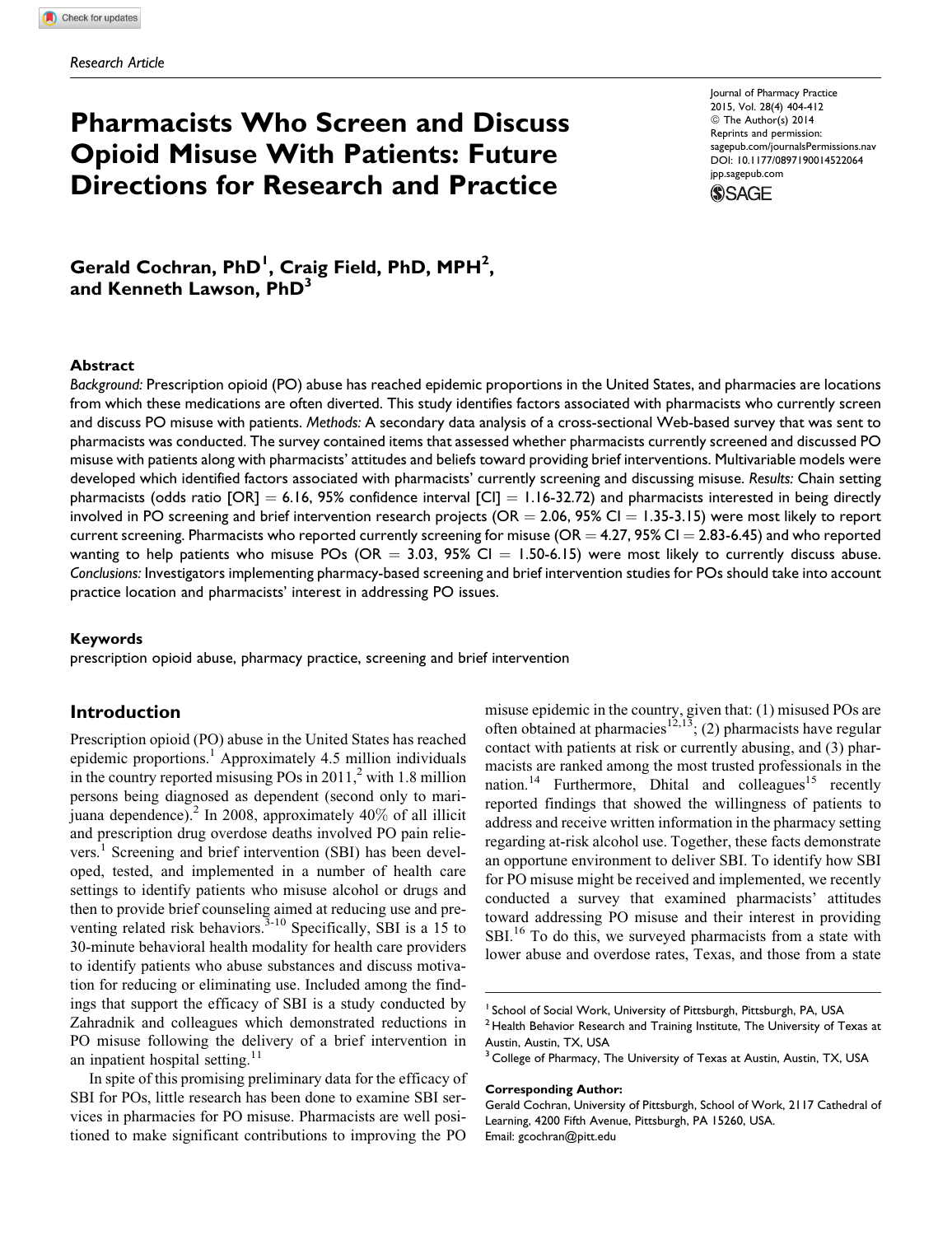with higher rates of abuse and overdose, Utah. $17,18$  The primary findings from this study indicated that despite differences in geographic location and in levels of abuse in each state, pharmacists were uniformly interested in helping patients with potential misuse problems and that SBI for PO misuse should be tested in pharmacies.<sup>16</sup>

Paradoxically, we also found that 45% of Texas pharmacists and 43% of Utah pharmacists reported currently screening for PO misuse. In addition, 57% of Texas pharmacists and 46% of Utah pharmacists reported currently discussing possible misuse with patients. This finding was not anticipated, given the fact that screening and discussing PO misuse are not currently required in either state<sup>19,20</sup> and SBI or similar interventional methods are not endorsed practice behaviors from national pharmacy education or practice organizations. Thus, to explore in greater detail these findings regarding pharmacists screening and discussing misuse, the current secondary data analysis examined what factors were associated with Texas and Utah pharmacists' screening and discussing PO misuse with patients. By understanding what factors may influence screening and discussing PO misuse with patients, researchers and practitioners can better formulate and implement feasibility and effectiveness studies to assess the possibility of pharmacists delivering SBI for PO misuse.

## Study Method

#### Sample

The parent study upon which the current secondary analysis is based was a cross-sectional Web-based survey that was administered to pharmacists in Texas and Utah. Texas survey recipients were pharmacist members of the Texas Pharmacy Association with e-mail addresses associated with their membership profiles. Utah survey recipients were licensed pharmacists with e-mail addresses associated with their state licensure records. Survey recipients received an e-mail message that introduced the investigators and gave a short explanation of the project (including a brief explanation of SBI). This introductory e-mail also indicated The University of Texas at Austin institutional review board approval (IRB) of the project along with the study identification number. Pharmacists who chose to complete the survey were directed to a cover letter for Internet research that contained a more in-depth explanation of the study, assurance of anonymity of their responses, an explanation of the investigators' intentions for the data, and the IRB approval and contact information. Following the initial e-mail invitation to participate in the survey, 3 follow-up e-mails were sent out over a 2-month period of time.

### Survey Instrument

The survey instrument contained 37 items adapted by project investigators based on items from previously published surveys asking pharmacists about SBI for alcohol.<sup>21,22</sup> The first 31 items in the survey were 5-point Likert-type scale statements  $(1 =$  strongly disagree,  $2 =$  disagree,  $3 =$  neutral,  $4 =$  agree, and  $5 =$  strongly agree) with respect to pharmacist attitudes and barriers/motivators regarding: (1) working with those who misuse POs and (2) the possibility of SBI for those patients (see Appendix A for the 31 survey items and descriptive statistics). The Cronbach's  $\alpha$  for all 31 items is 0.85. As can be seen in Appendix A, a brief explanation of SBI preceded questions asking about this service. Four additional items on the instrument asked gender, highest level of education, practice setting, and years of pharmacy practice experience. The survey also asked pharmacists: (1) Do you currently screen patients for prescription opioid misuse and (2) Do you currently discuss prescription opioid misuse with patients who may be involved in the activity? Although these 2 questions regarding screening and discussing misuse were not operationalized, as was SBI, within the questionnaire for survey participants, their general conceptual proximity to SBI supports investigation within the current analysis given this project's intent to better understand what factors may facilitate research and future practice within pharmacy settings in identifying and discussing PO misuse with patients.

## Analyses

In the current study, Stata 12.1 was used to calculate descriptive statistics and to conduct the Hosmer and Lemeshow logistic regression model-building procedure.<sup>23,24</sup> This procedure was utilized to develop 2 models that most correctly identified the individual survey items<sup>24,25</sup> associated with pharmacists currently screening (yes screening and no screening [no screening as reference category]) patients for opioid misuse as well as currently discussing possible opioid misuse (yes discussing and no discussing [no discussing as reference category]). This model-building procedure was specifically selected in the current project, given that fact that the questions posed herein were not a priori to the original intent of the survey (which was pharmacist attitudes and knowledge toward SBI and PO misuse), and this study is the first of its kind with the pharmacy practice field. This item-level analysis provides the richest and clearest depiction of the individual factors associated with currently screening and discussing misuse. The results of this project will act as a base for future work aimed at understanding what factors influence pharmacists in screening and discussing PO misuse with patients. The 31 Likert items, gender (male and female [female as reference category]), highest level of education (bachelor's degree, master's degree, PharmD, and other [other as reference category]), practice setting (independent, chain, or health system setting, and other [other as reference category]), and state (Texas, Utah [Utah as reference category]) were incorporated as independent variables in the process of building the 2 logistic regression models. Current screening was also incorporated as an independent variable into the model predicting currently discussing misuse, given the possible temporal association between these 2 variables.

To establish the 2 models, the first step was to examine the linearity of the logit for the Likert-type scale items (considered as continuous variables) and years of practice. $^{24}$  Although no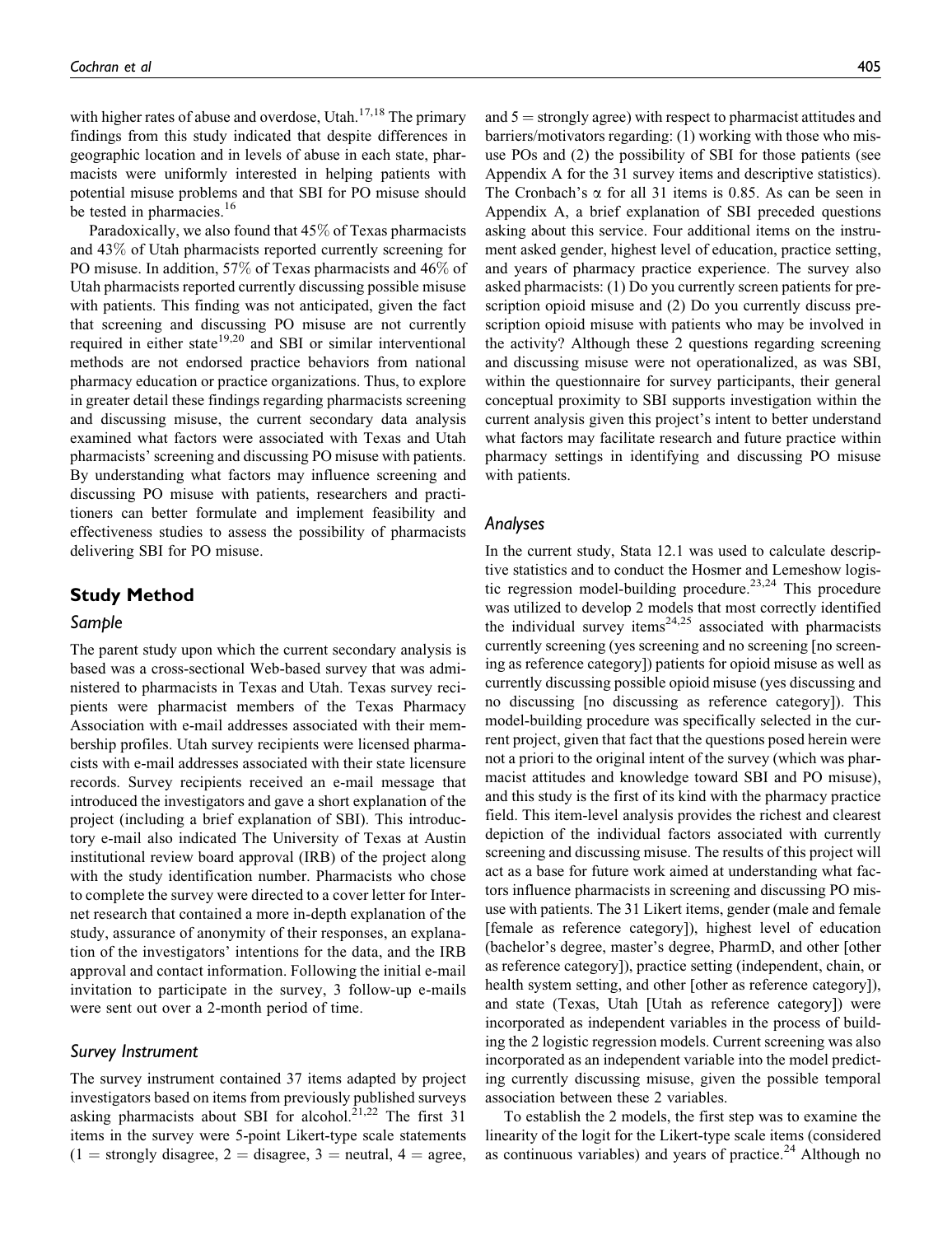issues were detected with years of practice, some Likert scaled items were not linear with the logit. To resolve this nonlinearity and to facilitate consistency in the analysis, the 31 Likert items were recoded into binary variables  $(1 =$  strongly agree and agree,  $0 =$  strongly disagree, disagree, and neutral). The associations between these binary variables and the outcome indicators were modeled such that the affirmative indication  $(1$ strongly agree and agree) was interpreted with its relationship to the outcome variables, thus avoiding complications with the interpretation of the ''strongly disagree, disagree, or neutral'' category. The second step was to test the univariable relationships (ie, 1 independent variable and 1 dependent variable) between the individual outcome variables (currently screening and discussing misuse) and the individual independent variables using Wald chi-square  $(\chi^2)$  statistics.<sup>24</sup> The third step involved entering the independent variables that were associated with the outcome variables ( $P < .25$ ) into 2 baseline multivariable logistic regression models, one with current screening as the dependent variable and the other with currently discussing misuse as the dependent variable (ie, only a subset of moderately associated variables with  $P < .25$  were entered into these models). The fourth step of the procedure included identifying the most parsimonious model for each dependent variable. To do this, items uncorrelated with the dependent variables ( $P > .10$ ) were removed from the models.<sup>24,25</sup> The coefficients of the variables retained in the model ( $P \leq .10$ ) were analyzed and subsequently inspected to ensure that the removal of items did not result in drastic changes of beta magnitude. Following this, step 5 included considering interaction terms between the remaining independent variables within the models. No clinically meaningful or justifiable interactions were hypothesized. Therefore, the models that remained became the preliminary final models. <sup>24</sup> Finally, likelihood ratio comparisons between the baseline multivariable logistic regression models and the more parsimonious preliminary final models were carried out.<sup>24,25</sup> With the absence of significant decrements in fit based on  $\chi^2$  likelihood ratio tests (LRT; currently screening for misuse model: LRT = 18.84,  $df = 20$ ,  $P =$ .533; currently discussing misuse model: LRT = 16.52,  $df =$  $17, P = .487$ , the more parsimonious models were retained and constitute the final models presented herein.

## Results

#### Respondents

E-mail survey invitations were sent to 2700 Texas pharmacists (with 297 messages returned as undeliverable) and to 1703 Utah pharmacists (with 161 messages returned as undeliverable). Of the 3945 pharmacists who presumably received invitations to participate in the survey, 739 responses were received (360 from Texas pharmacists and 379 from Utah pharmacists) resulting in a 19% response rate (a typical response rate for Web-based surveys of professional pharmacists<sup>26-32</sup>).

Table 1 shows the demographic and work differences for respondents based on whether or not the respondent currently

screened for PO misuse and whether or not respondents currently discussed possible PO misuse with patents. Pharmacists who currently screened for PO abuse (mean  $[M] = 21.2$ , standard deviation  $[SD] = 0.9$ ) practiced approximately 3 years more than those who did not currently screen  $(M = 18.4,$  $SD = 0.7$ ;  $t = -2.47$ ,  $df = 617$ ,  $P = .014$ ). In terms of currently discussing prescription misuse, a majority of pharmacists who currently discussed misuse also currently screened (62.2%,  $\chi^2$  = 94.2,  $df = 1$ , P < .001). Moreover, a larger proportion of Texas (52.9%) pharmacists reported currently discussing misuse than those from Utah (47.1%,  $\chi^2 = 7.3$ ,  $df = 1$ ,  $P =$ .007). In addition, pharmacists who possessed a bachelor's level (54.8%) education were the largest group who reported currently discussing misuse and pharmacists with doctorate degrees (50.5%) were the largest group who did not currently discuss misuse ( $\chi^2 = 9.8$ ,  $df = 3$ ,  $P = .02$ ). Chain pharmacists (38.3%) were the largest group who reported currently discussing misuse and health system pharmacists (43.1%) were the largest group who reported not currently discussing misuse  $(\chi^2 = 29.5, df = 3, p < .001)$ . Overall, proportions of chain, independent, and health system pharmacists who completed the survey are similar to those practicing in the respective states.<sup>16</sup> Finally, similar to screening for misuse, those who currently discussed misuse ( $M = 21.3$ , SD = 0.8) possessed approximately 3 years more practice experience than those who did not  $(M = 18.0, SD = 0.8; t = -2.96, df = 616, P = .003).$ 

# Final Model for Currently Screening for Misuse

Table 2 contains the survey items included in the final model that influenced current patient screening for possible PO medication misuse. Practicing in a chain pharmacy was the strongest predictor of currently screening, increasing odds more than 6-fold (odds ratio [OR] = 6.16,  $\chi^2$  = 2.13, P = .033, 95% confidence interval  $\text{[CI]} = 1.16-32.72$ ). Those pharmacists who were interested in being directly involved in research projects within their practice setting to identify patients who may misuse POs were more than 2 times as likely to currently screen  $(OR = 2.06, \chi^2 = 3.34, P = .001, 95\% \text{ CI} = 1.35-3.15)$  and those who indicated that electronic prescription record systems could be useful tools to identify possible misuse among patients were 75% more likely to currently screen (OR = 1.75,  $\chi^2$  = 2.12,  $P = .034, 95\%$  CI = 1.04-2.95). In contrast to increased odds in screening, pharmacists who reported that feeling awkward about asking patients regarding their PO misuse was a barrier to working with those who misuse were 58% less likely to currently screen (OR = 0.42,  $\chi^2$  = -4.20, P < .001, 95% CI = 0.28-0.63). Further, those individuals who indicated that insufficient access to PO screening tools was a barrier to working with those who misuse were 44% less likely to report currently screening  $(OR = 0.56, \chi^2 = -2.87, P = 0.04, 95\% \text{ CI} = 0.38 - 0.83).$ 

# Final Model for Current Discussing Misuse

Table 3 contains the items that remained in the final model, which influenced currently discussing possible PO medication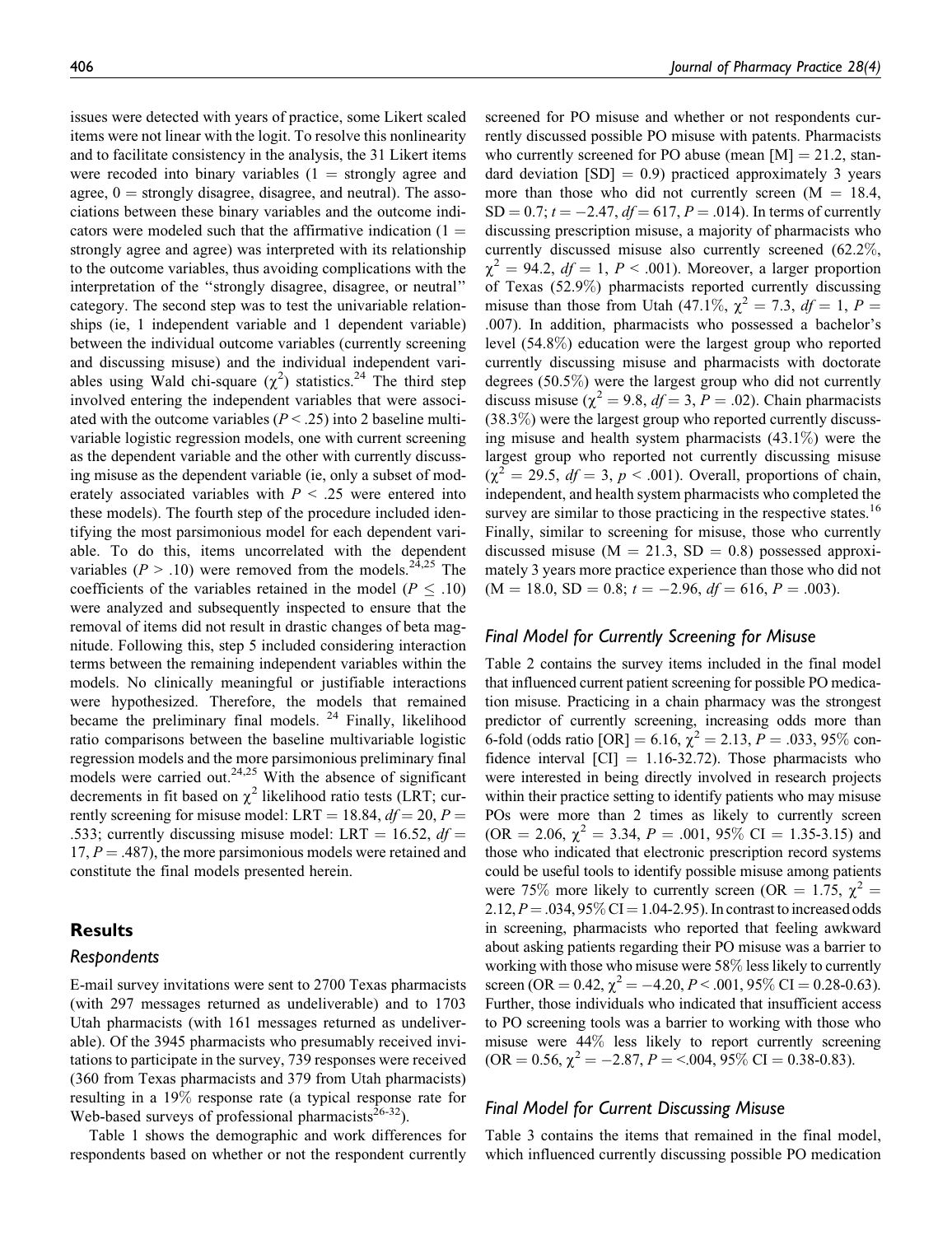| Table 1. Demographic and Work Differences by Current Screening and Discussing Misuse. <sup>a</sup> |  |
|----------------------------------------------------------------------------------------------------|--|
|----------------------------------------------------------------------------------------------------|--|

| Characteristic                         |                  | Yes, n (%) | No, n (%)  | $\chi^2$ (df) | P       |
|----------------------------------------|------------------|------------|------------|---------------|---------|
| Currently screening                    |                  |            |            |               |         |
| State                                  | Texas            | 144(48.8)  | 176 (46.8) | 0.27(1)       | .606    |
|                                        | Utah             | 151(51.2)  | 200 (53.2) |               |         |
| Gender                                 | Male             | 185 (62.9) | 209 (56.0) | 3.23(1)       | .072    |
|                                        | Female           | 109(37.1)  | 164(44.0)  |               |         |
| Level of education                     | <b>Bachelors</b> | 157(54.3)  | 172 (46.7) | 4.17(3)       | .240    |
|                                        | <b>Masters</b>   | 13(4.5)    | 16(4.4)    |               |         |
|                                        | PharmD           | 117(40.5)  | 178(48.4)  |               |         |
|                                        | Other            | 2(0.7)     | 2(0.5)     |               |         |
| Practice setting                       | Independent      | 80 (30.9)  | 91(31.2)   | 6.26(3)       | .100    |
|                                        | Health system    | 72 (27.8)  | 102(34.9)  |               |         |
|                                        | Chain            | 104(40.2)  | 92(31.3)   |               |         |
|                                        | Other            | 3(1.16)    | 7(2.4)     |               |         |
| Years practice experience <sup>b</sup> |                  | 21.2(0.9)  | 18.4(0.7)  | $-2.47(617)$  | .014    |
| Currently discussing                   |                  |            |            |               |         |
| Currently screening                    | Yes              | 214(62.2)  | 81(24.9)   | 94.2          | $500 -$ |
|                                        | <b>No</b>        | 130(37.8)  | 244(75.1)  |               |         |
| State                                  | Texas            | 182 (52.9) | 138(42.5)  | 7.3(1)        | .007    |
|                                        | Utah             | 162(47.1)  | 187(57.4)  |               |         |
| Gender                                 | Male             | 208 (60.8) | 186 (57.6) |               |         |
|                                        | Female           | 134(39.2)  | 137(42.4)  | 0.7(1)        | .396    |
| Level of education                     | <b>Bachelors</b> | 184 (54.8) | 144(45.1)  |               |         |
|                                        | <b>Masters</b>   | 18(5.4)    | 11(3.45)   |               |         |
|                                        | PharmD           | 133(39.6)  | 161(50.5)  | 9.8(3)        | .020    |
|                                        | Other            | (0.3)      | 3(0.9)     |               |         |
| Practice setting                       | Independent      | 113(37.3)  | 58 (23.6)  | 29.5(3)       | 5.001   |
|                                        | Health system    | 67(22.1)   | 106(43.1)  |               |         |
|                                        | Chain            | 116(38.3)  | 79 (32.1)  |               |         |
|                                        | Other            | 7(2.3)     | 3(1.2)     |               |         |
| Years practice experience <sup>b</sup> |                  | 21.3(0.8)  | 18(0.8)    | $-2.96(616)$  | .003    |

<sup>a</sup> The proportional and mean demographic and work-related differences for study participants by self-reported current screening and discussing prescription

opioid misuse.<br><sup>b</sup> Mean (standard deviation) and *t* value.

#### Table 2. Predictors of Currently Screening for Opioid Misuse.<sup>a</sup>

| Variable                                                                                                                                          | OR   | <b>SE</b> | Wald $\gamma^2$ | P      | 95% CI         |
|---------------------------------------------------------------------------------------------------------------------------------------------------|------|-----------|-----------------|--------|----------------|
| I have insufficient access to screening tools to assess PO misuse <sup>b</sup>                                                                    | 0.56 | 0.11      | $-2.87$         | .004   | $0.38 - 0.83$  |
| I have too few self-help or educational pamphlets available <sup>b</sup>                                                                          | 0.64 | 0.15      | $-1.91$         | .056   | $0.40 - 1.01$  |
| I feel awkward asking patients about their possible misuse of POs <sup>b</sup>                                                                    | 0.42 | 0.09      | $-4.20$         | 5.001  | $0.28 - 0.63$  |
| I would be interested in being directly involved in carrying out a research project in my<br>pharmacy to identify patients who misuse POs         | 2.06 | 0.45      | 3.34            | .001   | $1.35 - 3.15$  |
| Electronic prescription records systems within pharmacies could be utilized as effective<br>sources for identifying patients who might misuse POs | 1.75 | 0.47      | 2.12            | .034   | $1.04 - 2.95$  |
| I believe pharmacies may be good settings to test if brief interventions could help patients<br>who misuse POs                                    | 0.72 | 0.15      | $-1.61$         | .107   | $0.48 - 1.07$  |
| Health system pharmacist                                                                                                                          | 3.94 | 3.35      | 1.61            | .108   | $0.74 - 20.91$ |
| Chain pharmacist                                                                                                                                  | 6.16 | 5.25      | 2.13            | .033   | $1.16 - 32.72$ |
| Independent pharmacist                                                                                                                            | 3.87 | 3.32      | 1.58            | .। । 5 | 0.72-20.77     |
| Years of practice experience                                                                                                                      | 1.02 | 0.01      | 2.46            | .014   | $1.00 - 1.03$  |
| Male                                                                                                                                              | I.34 | 0.28      | 1.42            | . 155  | $0.89 - 2.02$  |

Abbreviations: CI, confidence interval; OR, odds ratio; SE, standard error; PO, prescription opioid.<br><sup>a</sup> The final multivariate model of individual indicators associated with pharmacists who reported currently screening fo

b This statement was preceded in the survey by the stem: Please indicate your level of agreement as to whether or not the following might be barriers for you in working with patients who misuse prescription opioids.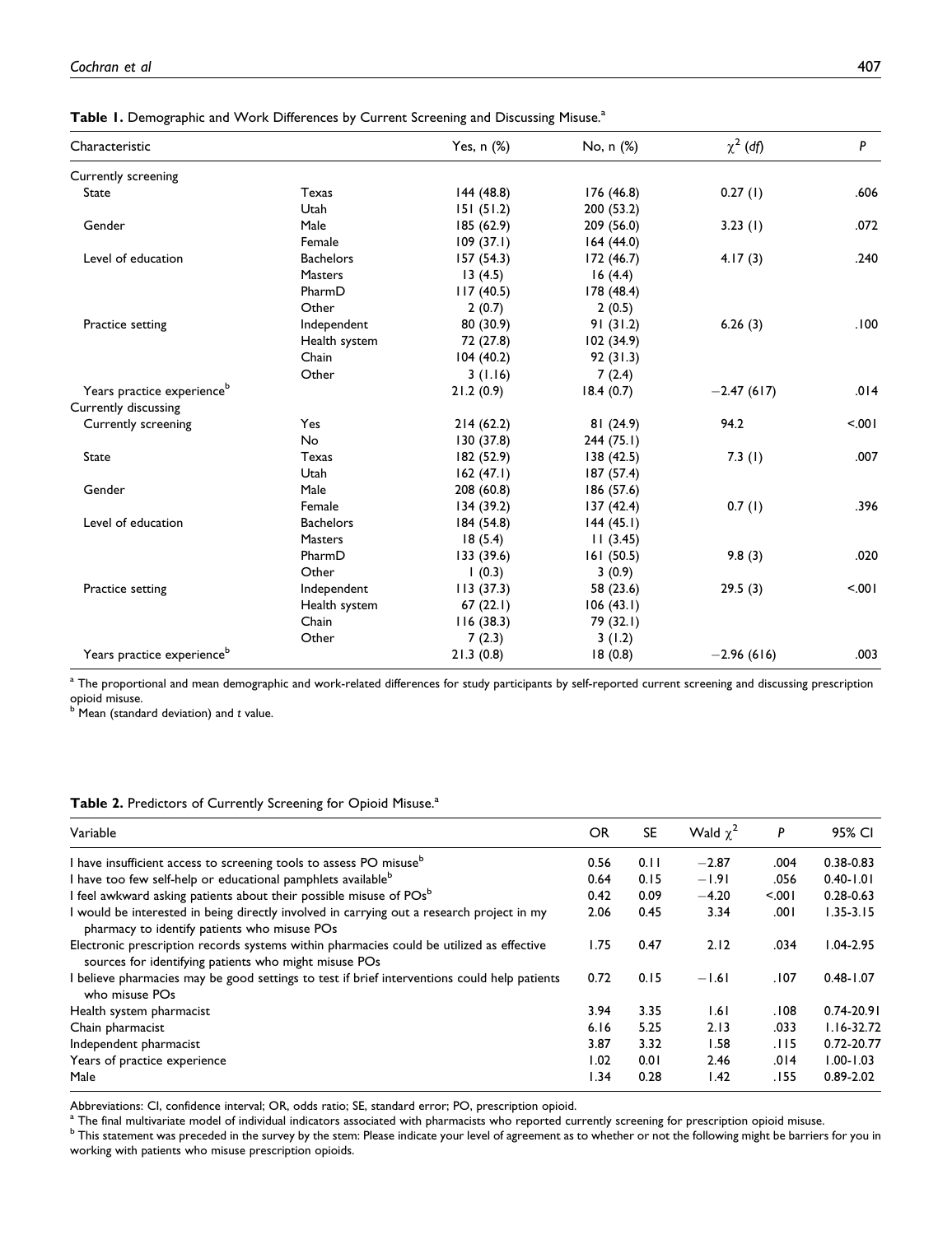| Variable                                                                       | <b>OR</b> | <b>SE</b> | Wald $\chi^2$ | P    | 95% CI        |
|--------------------------------------------------------------------------------|-----------|-----------|---------------|------|---------------|
| If I had quick and easy screening questionnaires available <sup>b</sup>        | 0.56      | 0.14      | $-2.33$       | .020 | $0.34 - 0.91$ |
| I am too busy to do screenings <sup>c</sup>                                    | 0.74      | 0.16      | $-1.45$       | 148. | $0.49 - 1.12$ |
| I possess too little training in helping patients who misuse POs <sup>c</sup>  | 0.42      | 0.10      | $-3.83$       | 5001 | $0.27 - 0.65$ |
| I have insufficient access to screening tools to assess PO misuse <sup>c</sup> | 40. ا     | 0.30      | 1.56          | .119 | $0.92 - 2.15$ |
| My patients believe that I have the right to ask them about their use of POs   | 1.88      | 0.42      | 2.80          | .005 | $1.21 - 2.93$ |
| I want to help patients who misuse POs                                         | 3.03      | 09. ا     | 3.08          | .002 | $1.50 - 6.15$ |
| I feel I have the right to ask patients about their use of POs                 | 2.14      | 0.72      | 2.28          | .022 | $1.11 - 4.12$ |
| Currently screens for PO abuse                                                 | 4.27      | 0.90      | 6.90          | 5001 | $2.83 - 6.45$ |
| Health system pharmacist                                                       | 0.15      | 0.12      | $-2.45$       | .014 | $0.03 - 0.69$ |
| Chain pharmacist                                                               | 0.41      | 0.31      | $-1.17$       | .241 | $0.09 - 1.82$ |
| Independent pharmacist                                                         | 0.52      | 0.40      | $-0.85$       | .396 | $0.12 - 2.34$ |

| Table 3. Predictors of Currently Discussing Opioid Misuse. <sup>a</sup> |  |  |  |  |  |  |
|-------------------------------------------------------------------------|--|--|--|--|--|--|
|-------------------------------------------------------------------------|--|--|--|--|--|--|

Abbreviations: CI, confidence interval; OR, odds ratio; SE, standard error; PO, prescription opioid.<br><sup>a</sup> The final multivariate model of individual indicators associated with pharmacists who reported currently discussing p <sup>b</sup> This statement was preceded in the survey by the stem: Please indicate your level of agreement as to whether or not the following might be motivators for you in working with patients who misuse prescription opioids.

 $\cdot$  This statement was preceded in the survey by the stem: Please indicate your level of agreement as to whether or not the following might be barriers for you in working with patients who misuse prescription opioids.

abuse with patients. Currently screening increased the odds of a pharmacist discussing opioid misuse by more than 4-fold  $(OR = 4.27, \chi^2 = 6.90, P < .001, 95\% \text{ CI} = 2.83-6.45)$ . In addition, those practitioners who reported wanting to help patients who misuse were more than 3 times as likely to currently discuss current misuse (OR = 3.03,  $\chi^2$  = 3.08, P = .002, 95%  $CI = 1.50 - 6.15$ . Those pharmacists who felt they had the right to ask patients about their use of POs were more than 2 times as likely to currently discuss misuse (OR = 2.14,  $\chi^2$  = 2.28, P = .022, 95\% CI = 1.11-4.12) and those who reported that their patients believed that pharmacists have the right to ask about their PO use were 88% more likely to currently discuss misuse  $(OR = 1.88, \chi^2 = 2.80, P = .005, 95\% \text{ CI} = 1.21 - 2.93)$ . In contrast to increased odds, practicing in a health system decreased the likelihood of currently discussing misuse by  $85\%$  (OR  $=$ 0.15,  $\chi^2 = -2.45$ ,  $P = .014$ , 95% CI = 0.03-0.69). Also, pharmacists who indicated too little training was a barrier to working with individuals who misuse prescription medications  $(OR = 0.42, \chi^2 = -3.83, P < .001, 95\% \text{ CI} = 0.27 - 0.65)$  and those who reported that possessing quick and easy screening questionnaires would motivate them to work with patients who misuse (OR = 0.56,  $\chi^2 = -2.33$ ,  $P = .02$ , 95% CI = 0.34-0.91), both had lower odds of currently discussing misuse.

## **Discussion**

This secondary data analysis has shown that specific attitudes and characteristics are associated with pharmacists screening and discussing PO misuse with patients. Possessing an understanding of the relationships between these factors and the likelihood of providing this service may be helpful for planning and implementing studies to examine the feasibility and effectiveness of pharmacy-based SBI for PO misuse. If the feasibility and effectiveness of SBI for PO misuse are subsequently empirically established, then the findings from the current analysis would also have implications for pharmacy practice, education, and training.

## Implications for Research

In terms of future research to test SBI in pharmacies for PO misuse, it may be important for researchers to consider the location in which such studies are conducted. It appears that chain settings could be promising locations for screening projects in light of the increased odds for screening in these locations; however, it is not clear whether the same advantages could be expected for interventions (ie, discussing misuse) in chain settings. These increased odds for screening could be related to the fact that chain setting pharmacists likely encounter individuals seeking PO medications on a more regular basis, given the location of these pharmacies within communities and the marketplace. On the other hand, it appears that health system pharmacies may be less viable for intervention provision. Lower levels of discussing PO misuse could be rooted in the fact that health system pharmacies are often situated within hospitals or other locations where patients typically do not seek to obtain these drugs on an outpatient basis. Likewise, health system pharmacy patients may be more likely to have multiple chronic conditions for which they are seeking a variety of prescriptions that, altogether, do not present a clear case for concern of PO medication abuse. If health system pharmacies are considered for SBI PO research studies, it may be beneficial for researchers to ensure that they are in locations visible and accessible to the public and that all patients with opioid prescriptions be systematically screened.

Practice setting is not the only factor that could influence the feasibility of future research. Studies that aim to test PO SBI may also consider the years of practice experience pharmacists possess along with their orientation toward helping those who misuse POs. More senior pharmacists who believe it is their responsibility or those pharmacists who believe patients see it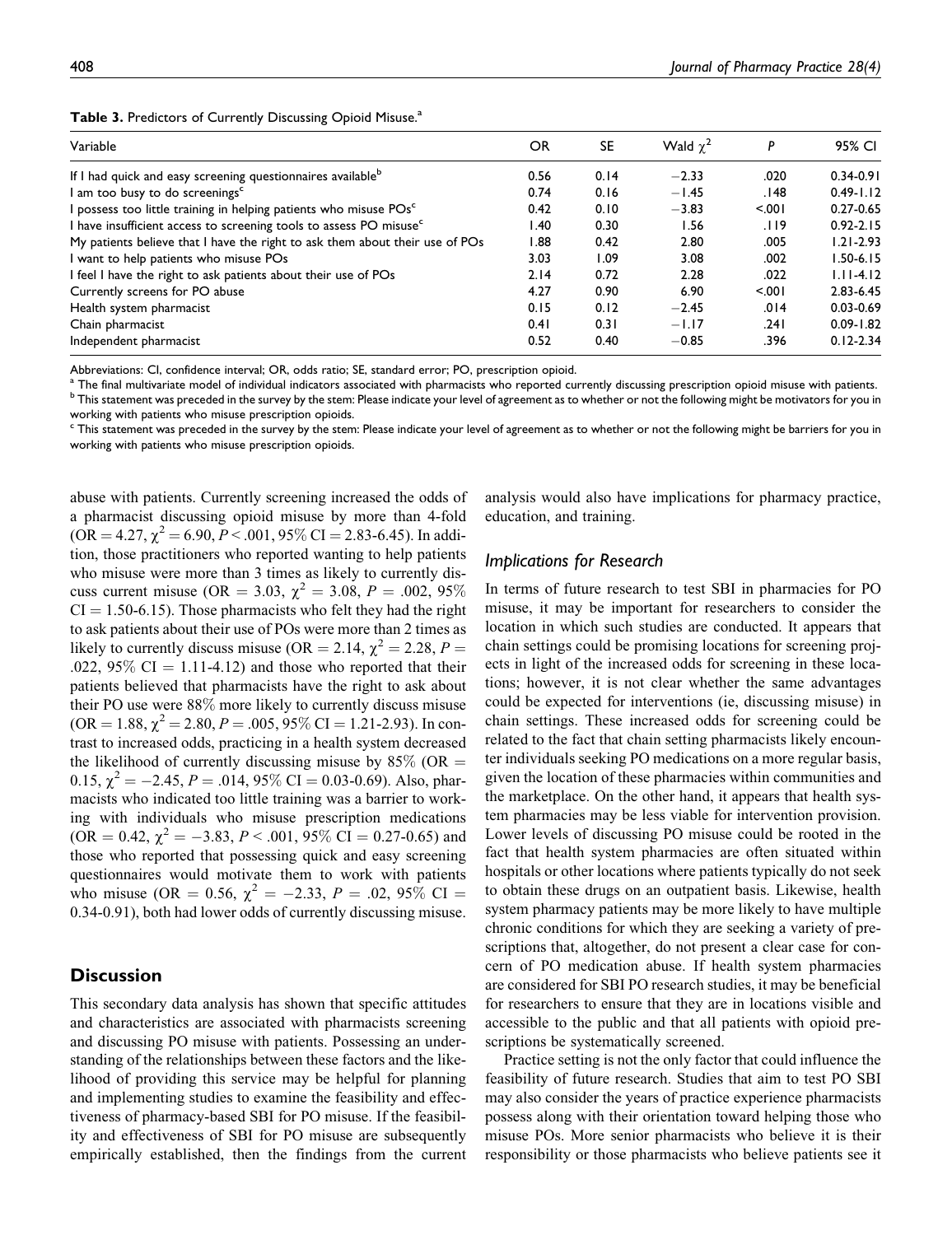as pharmacists' responsibility to inquire about PO use reported being more likely to discuss PO misuse. Furthermore, those practitioners who reported actively screening were 4 times more likely than their colleagues to discuss misuse. A study in an environment wherein pharmacists already are thinking and talking about PO misuse would likely have greater acceptability or feasibility. However, researchers may also be cautious in deploying research in such environments, as pharmacists who are actively screening and discussing misuse because they believe it is part of their practice could be resistant to changes (eg, based on study protocol) to the services they are providing.

In contrast, pharmacists who were less likely to screen reported that limited access to screening tools would inhibit their engagement in delivering SBI services. Furthermore, a seemingly contradictory finding from the analysis could be the lower rates of currently discussing misuse reported by pharmacists who indicated having quick and easy screening tools available would be a facilitator to working with those who misuse POs. This finding, however, may not be contradictory when considering the fact that those pharmacists who want quick and easy tools may be those who currently have less time to work with patients on any level. As a consequence, if they actually possessed quick and easy tools, rates of discussing would likely increase; however, until those resources are available, rates of discussing would be low as was found herein. Therefore, based on this finding, it would be helpful for researchers to plan to employ brief screening tools that are easy for pharmacists to access. Coupling these findings with the increased odds for screening among practitioners who viewed electronic prescription record systems as potentially effective resources to identify those at risk of PO misuse, researchers may consider developing data-centered algorithms for identifying abuse. Such systems could not only alert pharmacists to patients currently abusing but pharmacists could also be notified of the patients who have risk behaviors predictive of future abuse.

In addition to patient identification, practitioners who reported feeling awkward and not possessing sufficient training as barriers to helping those who misuse POs were less likely to screen and discuss misuse. Given these findings, it seems important for researchers to provide ample training and supervision to pharmacists delivering SBI services within research studies. For instance, pharmacists providing study interventions would benefit from didactic and simulated face-to-face patient interactions followed by feedback on actual patient sessions. Alternatively, other approaches for screening and interventions could be to employ a behavioral health specialist delivery model or computer-/Web-based SBI programs. Electronic interventions would likely dovetail well with computerbased screening tools from a methodological perspective as well as possibly enhancing patient privacy and pharmacist reach outside of the pharmacy.<sup>3</sup>

## From Research to Provision of SBI Services

If future research studies were able to support the effectiveness of pharmacy-based SBI services, the findings in the current analysis could also prove helpful in the broader establishment of SBI in pharmacies. For instance, pharmacists who reported screening and discussing misuse possessed more years of practice experience and practitioners who want to help and view asking about PO misuse as their responsibility had increased odds of currently screening. Together, these facts suggest proponents for these services exist within pharmacies. Such leadership could be organized not only to conduct and disseminate research findings, but moreover, these pharmacists could also help garner support for SBI services from education/training programs and national pharmacy groups. For instance, Screening, Brief Intervention, and Referral to Treatment (SBIRT) residency training programs have been funded for a number of years by the Substance Abuse and Mental Health Services Administration.<sup>34</sup> Similar opportunities could be useful for pharmacy students and residents. Additionally, as occurred for SBI in trauma and primary care settings,  $35$  empirical evidence effectively disseminated could catalyze practice and policy endorsements at the national level for the delivery of this service within pharmacy settings.

In addition to leadership that likely would constitute early adopters of SBI in the pharmacy setting, the results from the current study also provide insight into what factors would promote and facilitate SBI implementation among pharmacists who have reservations about this service. As was mentioned, pharmacists who were less likely to screen reported that limited access to screening tools would inhibit their engagement in delivering SBI services and those who reported not possessing sufficient training as barriers to helping those who misuse POs were less likely to screen and discuss misuse. Therefore, as validated brief screening tools can be developed for the PO misusing population-seeking services in the pharmacy setting, it will be critical to (1) have broad dissemination of these measures through easily accessible sources, such as the Web, and (2) ensure training on such tools is also easily available or possibly required. Although screening in and of itself is not a guarantor that pharmacists will subsequently discuss PO misuse, the findings from this study show that currently screening increases the odds of a pharmacist discussing misuse 4-fold. Therefore, active screening appears to have a possible windfall effect in further engaging patients.

#### Limitations

This study possesses several strengths that include its sample size that permitted a robust analysis and its inclusion of 2 states with differing severities of PO misuse and overdose. Despite these strengths, the survey response rate was somewhat low. As a consequence, the results may only represent a portion of pharmacists' perspectives in either state. Likewise, different sampling lists were utilized to identify and e-mail participants (ie, Texas's list was comprised of pharmacist members of the Texas Pharmacy Association, and Utah's list was from state licensure records). In spite of these possible limitations, it does not appear that the study results were driven by respondents from 1 particular state over another, given the absence of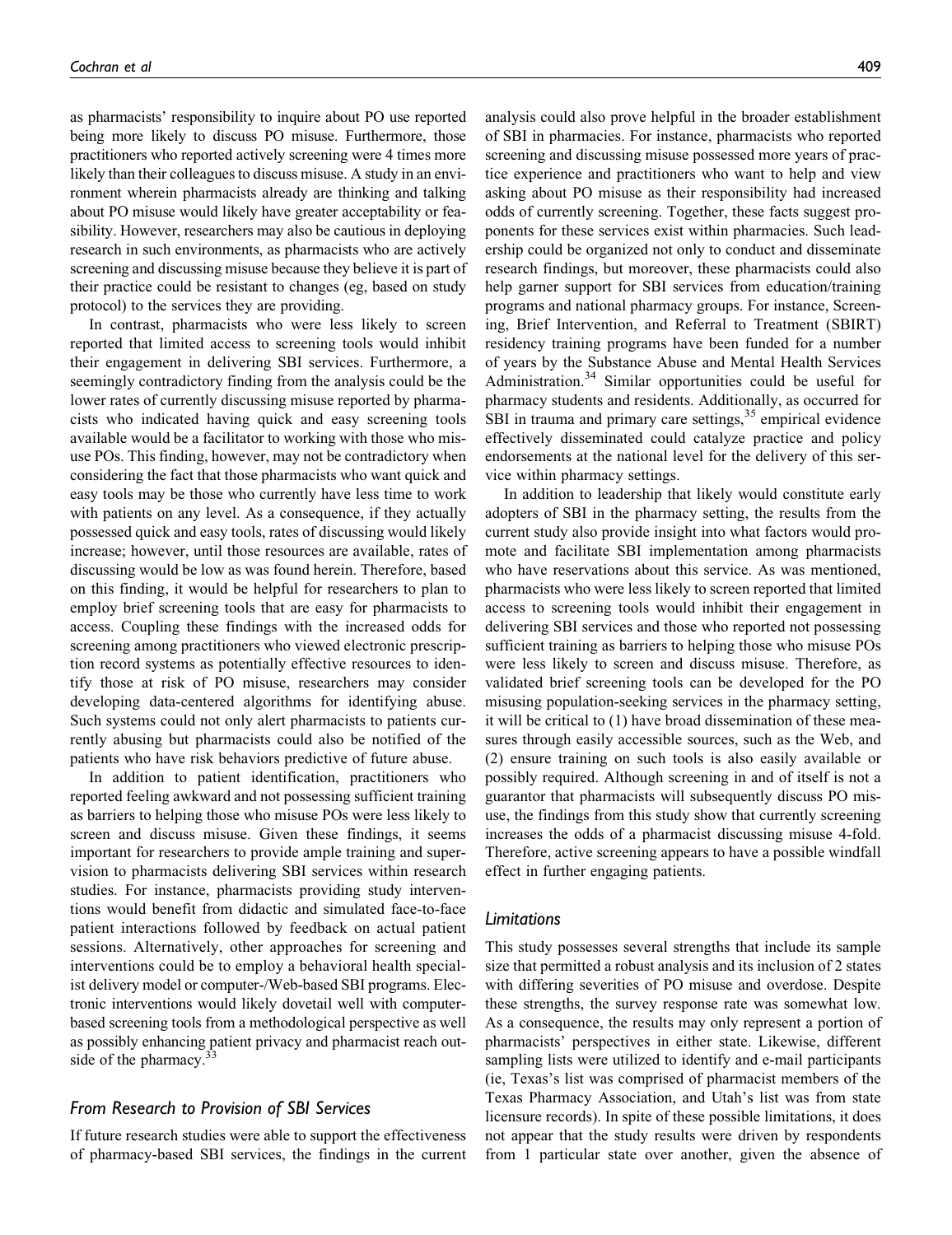significant effects for state in the final logistic regression models. Furthermore, had clustering effects been requested in the model to account for state-level influences, these would not have changed the point (OR) estimates. This finding was consistent with the main outcome analyses published previously which showed consistent similarities in scores for each state between individual factor constructs.<sup>16</sup>

In addition to possible biases introduced by the study sample, due to the fact that this survey was a secondary analysis, the survey instrument was not specifically designed to answer the research question. Although the items included within the final logistic regression models are illustrative of attitudes and characteristics associated with pharmacist screening and discussing PO misuse, other items not included in the current survey could have added to the current analysis and results. In a similar vein, a possible concern could exist regarding multicollinearity of the items included within multivariate models developed herein due to overlap between thematic constructs. However, given the absence of extremely large point estimates and standard errors for the model predictors, we feel confident that the survey items included within the models represent independent beliefs and attitudes. Furthermore, given the fact that the question answered in the current study was not a priori to the original intent of the survey itself (which was pharmacist attitudes and knowledge toward SBI and PO misuse), we specifically chose to employ the Hosmer and Lemshow's modelbuilding procedure. The results of utilizing this procedure for analyzing the data and developing the models herein provide much needed data within the field regarding the individual factors that influence pharmacists screening and discussing PO misuse with patients. These results will act as a base for future research to understand pharmacists' efforts related to screening and discussing PO misuse. Notwithstanding these limitations, the current study provides a first glimpse into beliefs and attitudes of pharmacists that are associated with screening and discussing PO misuse with patients.

## **Conclusions**

PO misuse has reached epidemic proportions in the United States, with pharmacies being key locations to obtain these drugs for diversion and abuse. Preliminary evidence from other health care settings indicates that brief interventions can have an important influence on reducing medication abuse, including the misuse of POs.11,36 Engagement by pharmacists in SBI service delivery may help to reduce PO misuse and improve public health. Some Texas and Utah pharmacists are currently engaged in screening activities and discussing possible PO misuse. By understanding the factors associated with pharmacist screening and discussing PO misuse, researchers may be able to better formulate feasibility and effectiveness studies to test pharmacy-based SBI for PO misuse.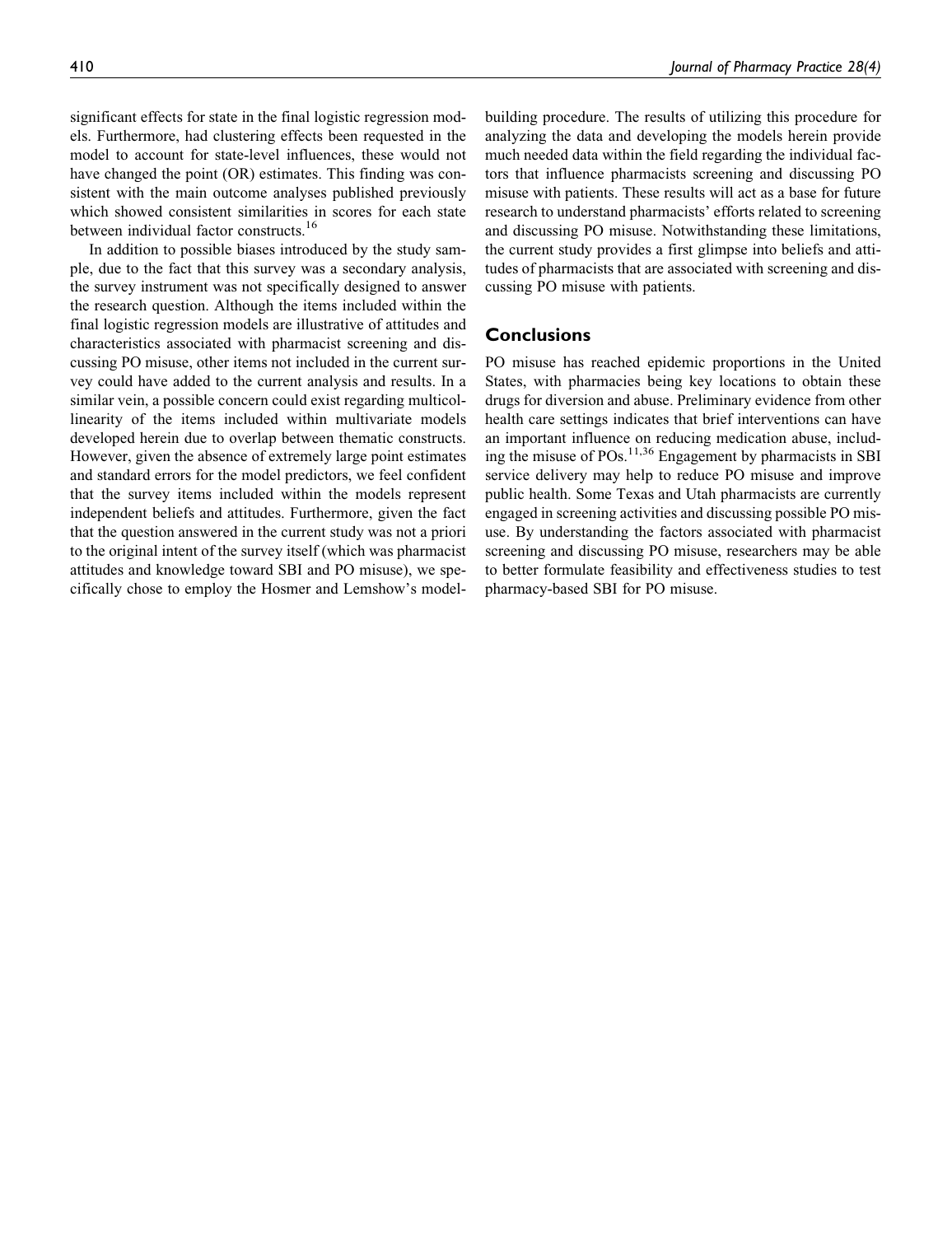# Appendix A

# Survey Instrument Descriptive Statistics

| <b>Survey Question</b>                                                                                                                                                                                                  | Strongly<br>disagree | <b>Disagree</b> | Neutral<br>% of n | Agree | Strongly<br>agree | n   |
|-------------------------------------------------------------------------------------------------------------------------------------------------------------------------------------------------------------------------|----------------------|-----------------|-------------------|-------|-------------------|-----|
| I feel I have a working knowledge of prescription opioid misuse                                                                                                                                                         | 0.7                  | 1.5             | 6.0               | 62.9  | 29.0              | 738 |
| I feel I have a clear idea of my responsibilities in helping patients who misuse prescription<br>opioids                                                                                                                | 1.0                  | 10.3            | 21.2              | 49.2  | 18.3              | 736 |
| I feel I do not benefit from trying to help patients who misuse prescription opioids                                                                                                                                    | 15.0                 | 47.3            | 17.3              | 4.1   | 6.3               | 735 |
| I feel that there is little I can do to help patients who misuse prescription opioids                                                                                                                                   | 11.7                 | 41.8            | 19.0              | 23.9  | 3.5               | 736 |
| I feel I have the right to ask patients about their use of prescription opioids                                                                                                                                         | 0.5                  | 3.0             | 8.6               | 54.4  | 33.4              | 730 |
| My patients believe that I have the right to ask them about their use of prescription opioids                                                                                                                           | 12.3                 | 29.2            | 28.I              | 27.7  | 2.7               | 733 |
| I want to help patients who misuse prescription opioids                                                                                                                                                                 | 0.0                  | 0.8             | 9.4               | 59.3  | 30.4              | 733 |
| In general, it is rewarding to help patients who misuse prescription opioids                                                                                                                                            | 1.4                  | 9.6             | 22.3              | 46.1  | 20.7              | 731 |
| I would be interested in being directly involved in carrying out a research project in my<br>pharmacy to identify patients who misuse prescription opioids                                                              | 8. I                 | 21.5            | 39.0              | 23.6  | 7.7               | 715 |
| I would be willing to allow a research project to happen in my pharmacy to identify patients<br>who misuse prescription opioids, but I would not be interested in being directly involved<br>in a project               | 10.1                 | 25.4            | 46.3              | 14.7  | 3.4               | 712 |
| Patients in my pharmacy would probably not mind being contacted about their use of<br>prescription opioids, if their use was assessed to be risky or harmful                                                            | 21.0                 | 44.8            | 26.7              | 6.8   | 0.7               | 719 |
| Electronic prescription record systems within pharmacies could be utilized as effective<br>sources for identifying patients who might misuse prescription opioids                                                       | 1.9                  | 5.2             | 9.1               | 56.6  | 27.2              | 728 |
| Patients who misuse prescription opioids would respond better to computer-based ques-<br>tionnaires that screen for prescription opioid misuse than to face-to-face screening                                           | 3.3                  | 23.0            | 27.6              | 39.0  | 7.0               | 725 |
| I believe pharmacies may be good settings to test if brief interventions (15-minute con-<br>versations about possibly changing substance abuse behaviors) could help patients who<br>misuse prescription opioids        | 3.5                  | 16.7            | 26.8              | 46.3  | 6.6               | 723 |
| Patients who misuse prescription opioids would respond better to a computer-based<br>interactive brief intervention (such as one with written information and prerecorded<br>advice) than to face-to-face interventions | 3.7                  | 26.6            | 31.8              | 32.0  | 5.9               | 726 |
| I possess too little training in helping patients who misuse prescription opioids                                                                                                                                       | 7.3                  | 37.7            | 21.3              | 31.6  | 2.1               | 681 |
| I am too busy to do screenings                                                                                                                                                                                          | 2. I                 | 23.7            | 28.6              | 34.7  | 10.9              | 678 |
| I have insufficient access to screening tools to assess prescription opioid misuse                                                                                                                                      | 2.8                  | 25.9            | 21.3              | 44.5  | 5.5               | 676 |
| I know too little about how to identify patients who misuse prescription opioids when they<br>do not have obvious symptoms of excess opioid use                                                                         | 7.2                  | 41.8            | 22.4              | 27.0  | 1.6               | 679 |
| I am too busy to provide brief interventions (15-minute conversations about possibly<br>changing substance abuse behaviors)                                                                                             | 2.4                  | 24.0            | 26.7              | 35.0  | 11.9              | 678 |
| I have too few self-help or educational pamphlets available.                                                                                                                                                            | 0.7                  | 6.1             | 19.4              | 58.7  | 15.1              | 675 |
| I believe patients would not take my advice.                                                                                                                                                                            | 2.4                  | 29.6            | 30.3              | 29.9  | 7.8               | 676 |
| I believe patients in my care would not change their behaviors                                                                                                                                                          | 0.9                  | 23.0            | 34.7              | 33.4  | 8.0               | 677 |
| I feel awkward asking patients about their possible misuse of prescription opioids                                                                                                                                      | 4.7                  | 38.6            | 18.3              | 32.8  | 5.6               | 677 |
| I believe patients would resent being asked about their possible misuse of prescription opioids                                                                                                                         | 0.7                  | 8.4             | 16.9              | 55.4  | 18.6              | 681 |
| I believe screenings and brief interventions (15-minute conversations about possibly                                                                                                                                    | 14.0                 | 49.3            | 27.6              | 7.1   | 2.1               | 680 |
| changing substance abuse behaviors) are not what I should be doing as a pharmacist                                                                                                                                      |                      |                 |                   |       |                   |     |
| I know too little about where to refer patients for help                                                                                                                                                                | 4.3                  | 20.0            | 17.5              | 50.5  | 7.8               | 681 |
| If I had referrals to treatment services readily available for patients.                                                                                                                                                | 0.1                  | 2.1             | 14.8              | 68.3  | 14.6              | 676 |
| If I had quick and easy intervention techniques available                                                                                                                                                               | 0.3                  | 2.8             | 15.7              | 69.1  | 12.0              | 674 |
| The positive impact I could have in helping patients who may misuse prescription opioids                                                                                                                                | 0.0                  | 1.6             | 16.3              | 64.8  | 17.3              | 676 |

## Acknowledgments

The authors would like to acknowledge Courtney Bolin and the Texas Pharmacy Association for their partnership and access to the membership listserv. This research received no specific grant from any funding agency in the public, commercial, or not-for-profit sectors.

## Declaration of Conflicting Interests

The author(s) declared no potential conflicts of interest with respect to the research, authorship, and/or publication of this article.

# Funding

The author(s) received no financial support for the research, authorship, and/or publication of this article.

#### **References**

1. Centers for Disease Control. Morbidity and Mortality Weekly Report. Vital Signs: Overdoses of Prescription Opioid Pain Relievers—United States, 1999–2008. Atlanta, GA: Centers for Disease Control and Prevention; 2011.